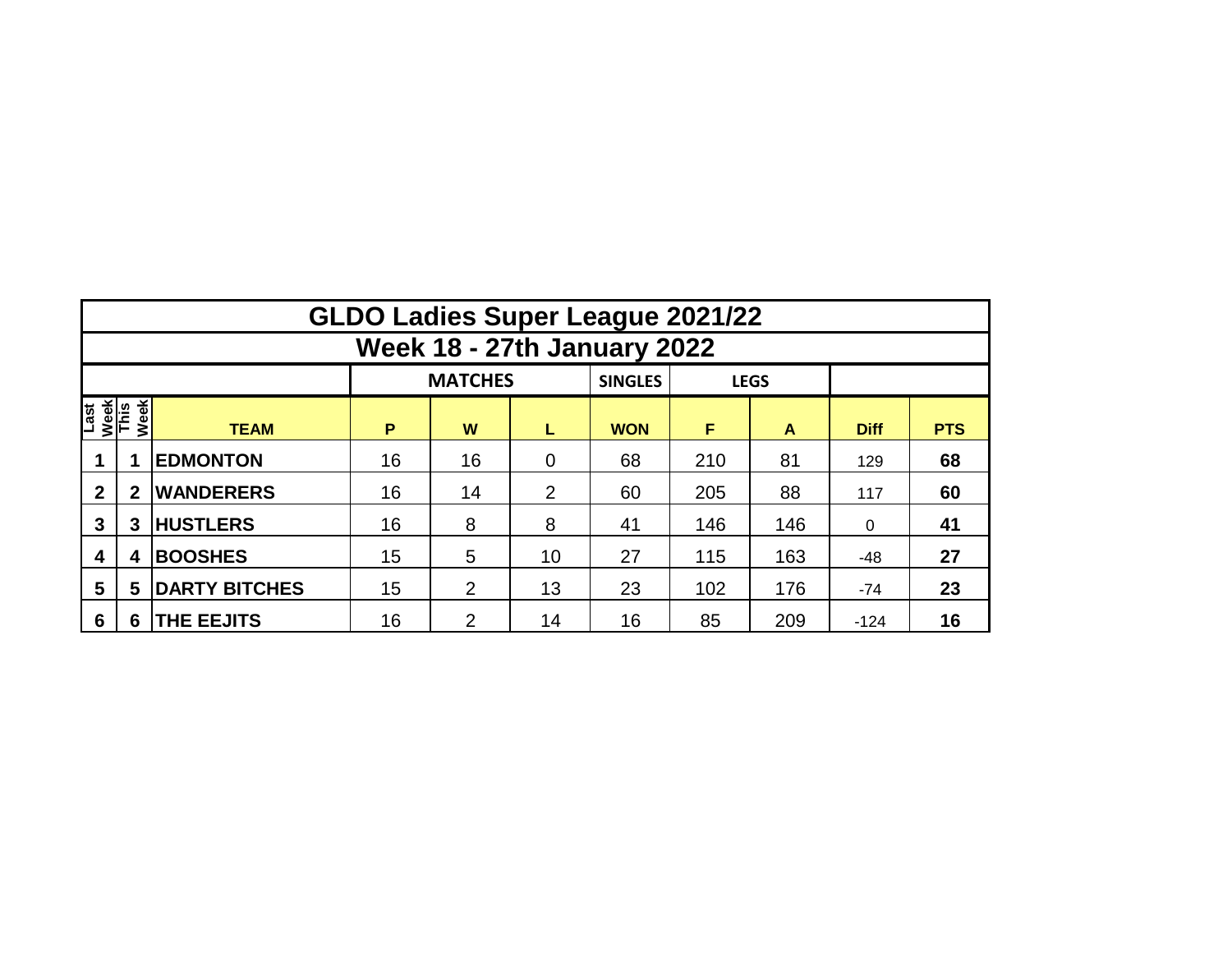|                                                               |                                                  |             |         | <b>Greater London Darts Organisation Ladies Super League 2021/22</b> |                                     |                               |                |              |                |                        |                |              |                |                |  |
|---------------------------------------------------------------|--------------------------------------------------|-------------|---------|----------------------------------------------------------------------|-------------------------------------|-------------------------------|----------------|--------------|----------------|------------------------|----------------|--------------|----------------|----------------|--|
| Week                                                          | 18                                               |             |         |                                                                      |                                     |                               |                |              |                | DATE 27th January 2022 |                |              |                |                |  |
|                                                               |                                                  |             |         |                                                                      | <b>BOOSHES 0 v 5 EDMONTON</b>       |                               |                |              |                |                        |                |              |                |                |  |
| Ave                                                           | Tons                                             |             | 180 HCO |                                                                      |                                     | Ave                           | Tons           |              | 180 HCO        |                        |                |              |                |                |  |
| 11.49                                                         | 0                                                |             |         | <b>Chloe ARTISS</b>                                                  |                                     | 18.79                         | 4              |              |                | Joanne DEAMER          | 0              | 3            | 0              | 1              |  |
| 8.46                                                          | $\mathbf{1}$                                     |             |         | Nic WATLING                                                          |                                     | 12.12                         | 4              |              |                | Leanne PEETOOM         | 0              | 3            | 0              | $\overline{2}$ |  |
| 18.37<br>Deb WATLING<br>17.90<br>5<br>4                       |                                                  |             |         |                                                                      |                                     |                               |                | 92           |                | Tammy MACKENZIE        | $\overline{2}$ | 3            | 0              | 3              |  |
| 16.05<br>5<br>Luci CUNNINGHAM<br>15.34<br>6<br>Mandy SOLOMONS |                                                  |             |         |                                                                      |                                     |                               |                |              | $\overline{2}$ | 3                      | 0              | 4            |                |                |  |
| 15.06                                                         | 0                                                |             |         | Mary CUSACK                                                          |                                     | 23.12                         | $\overline{4}$ |              |                | Donna GLEED            | 0              | 3            | 0              | 5              |  |
| 13.89                                                         | 10                                               | 0           |         | <b>Team Average</b>                                                  |                                     | 17.45                         | 23             | 0            |                | <b>Team Average</b>    | 4              | 15           | $\mathbf 0$    | 5              |  |
| Res:                                                          |                                                  |             |         |                                                                      |                                     | Res:                          |                | Pat ROGERS   |                |                        |                |              |                |                |  |
| <b>Final result</b><br>4<br>15<br>0                           |                                                  |             |         |                                                                      |                                     |                               |                |              |                |                        |                |              | 5              |                |  |
|                                                               |                                                  |             |         |                                                                      |                                     |                               |                |              |                |                        |                |              |                |                |  |
|                                                               |                                                  |             |         |                                                                      |                                     | <b>WANDERERS 5 v 0 EEJITS</b> |                |              |                |                        |                |              |                |                |  |
| Ave                                                           | Tons                                             |             | 180 HCO |                                                                      |                                     | Ave                           | Tons           |              | 180 HCO        |                        |                |              |                |                |  |
| 14.31                                                         | $\overline{2}$                                   |             |         | Dee BELCHER                                                          |                                     | 13.44                         | $\Omega$       |              |                | Claire CARMELO         | 3              | 0            | $\mathbf{1}$   | 0              |  |
| 20.04                                                         | 5                                                |             |         | Casey GALLAGHER                                                      |                                     | 14.00                         | $\mathbf{1}$   |              |                | Steph HOLT             | 3              | 0            | $\overline{2}$ | 0              |  |
| 13.29                                                         | 4                                                |             |         | Lynne BIONDINI                                                       |                                     | 12.87                         | 1              |              |                | Sarah CRONIN           | 3              | 2            | 3              | 0              |  |
| 17.08                                                         | 3                                                |             |         | Steph STUTLEY                                                        |                                     | 14.07                         | $\mathbf 0$    |              |                | Coral STEVENS          | 3              | 0            | $\overline{4}$ | 0              |  |
| 17.28                                                         | $\mathbf{1}$                                     |             |         | Carly TOWNSEND                                                       |                                     | 13.35                         | 0              |              |                | Emma SMITH             | 3              | $\Omega$     | 5              | 0              |  |
| 16.40                                                         | 15                                               | 0           |         | <b>Team Average</b>                                                  |                                     | 13.55                         | $\overline{2}$ | 0            |                | <b>Team Average</b>    | 15             | 2            | 5              | 0              |  |
| Res:                                                          |                                                  |             |         |                                                                      |                                     | Res:                          |                |              |                |                        |                |              |                |                |  |
|                                                               | <b>Final result</b><br>$\overline{2}$<br>5<br>15 |             |         |                                                                      |                                     |                               |                |              |                |                        |                | $\mathbf{0}$ |                |                |  |
|                                                               |                                                  |             |         |                                                                      |                                     |                               |                |              |                |                        |                |              |                |                |  |
|                                                               |                                                  |             |         |                                                                      | <b>HUSTLERS 3 v 2 DARTY BITCHES</b> |                               |                |              |                |                        |                |              |                |                |  |
| Ave                                                           | Tons                                             |             | 180 HCO |                                                                      |                                     | Ave                           | Tons           |              | 180 HCO        |                        |                |              |                |                |  |
| 12.93                                                         | 0                                                |             |         | Eileen WAVING                                                        |                                     | 14.51                         | $\overline{2}$ |              |                | Su HOLT                | 1              | 3            | 0              | 1              |  |
| 14.73                                                         | 4                                                |             |         | <b>Juliane BIRCHALL</b>                                              |                                     | 13.55                         | $\overline{2}$ |              |                | Emma LITTLE            | 3              | 0            | $\mathbf{1}$   | $\mathbf{1}$   |  |
| 14.73                                                         | 4                                                |             |         | Nikki PATTEN                                                         |                                     | 13.78                         | $\mathbf{1}$   |              |                | Lisa DUNFORD           | 3              | 0            | $\overline{2}$ | $\mathbf{1}$   |  |
| 13.06                                                         | $\overline{2}$                                   |             |         | Sharon MCMAHON                                                       |                                     | 9.17                          | $\mathbf 0$    |              |                | <b>Steph DANIELL</b>   | 3              | 0            | 3              | $\mathbf{1}$   |  |
| 13.12                                                         | 0                                                |             |         | Amanda MILBURN                                                       |                                     | 14.51                         | $\mathbf{1}$   |              |                | Jane BIGGS             | 0              | 3            | 3              | $\overline{2}$ |  |
| 13.71                                                         | 10                                               | $\mathbf 0$ |         | <b>Team Average</b>                                                  |                                     | 13.10                         | 6              | $\mathbf{0}$ |                | <b>Team Average</b>    | 10             | 6            | 3              | $\overline{2}$ |  |
| Res:                                                          |                                                  |             |         |                                                                      |                                     | Res:                          |                |              |                |                        |                |              |                |                |  |
|                                                               |                                                  |             |         |                                                                      |                                     |                               |                |              |                | <b>Final result</b>    | 10             | 6            | 3              | $\overline{2}$ |  |
|                                                               |                                                  |             |         |                                                                      |                                     |                               |                |              |                |                        |                |              |                |                |  |
|                                                               |                                                  |             |         | Top Team Average This Week: Edmonton - 17.45                         |                                     |                               |                |              |                |                        |                |              |                |                |  |
|                                                               |                                                  |             |         |                                                                      |                                     |                               |                |              |                |                        |                |              |                |                |  |
|                                                               |                                                  |             |         | Top Individual Average: Donna GLEED - Edmonton - 23.12               |                                     |                               |                |              |                |                        |                |              |                |                |  |
|                                                               |                                                  |             |         |                                                                      |                                     |                               |                |              |                |                        |                |              |                |                |  |
|                                                               |                                                  |             |         |                                                                      |                                     |                               |                |              |                |                        |                |              |                |                |  |
|                                                               |                                                  |             |         | Highest Finish: Tammy MACKENZIE - Edmonton - 92                      |                                     |                               |                |              |                |                        |                |              |                |                |  |